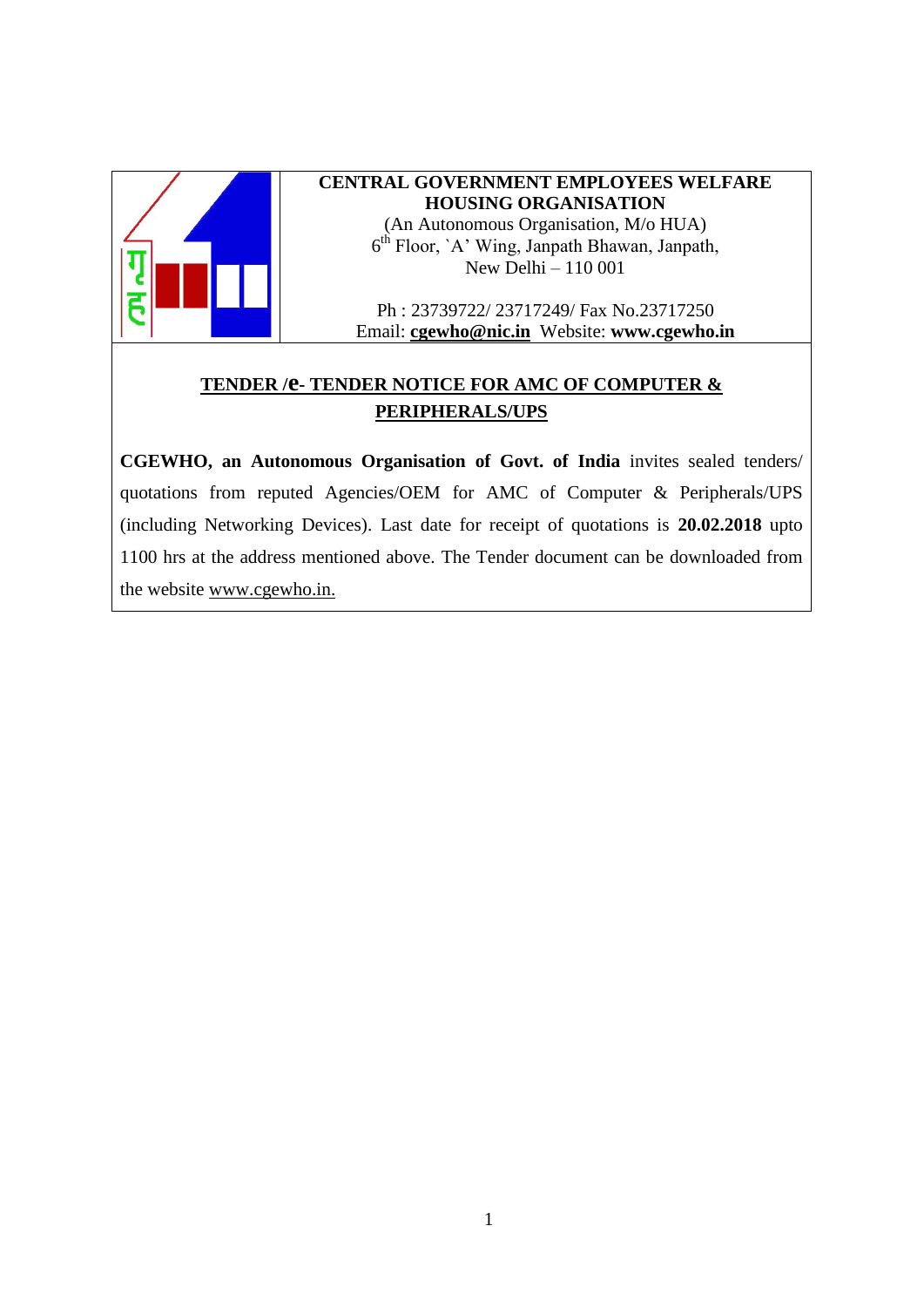# **CENTRAL GOVERNMENT EMPLOYEES WELFARE HOUSING ORGANISATION**

#### NOTICE INVITES SEALED TENDERS/ QUOTATIONS FROM REPUTED AGENCIES/OEM FOR AMC OF COMPUTER & PERIPHERALS/UPS (INCLUDING NETWORKING DEVICES)

Central Government Employees Welfare Housing Organisation (CGEWHO), an Autonomous Organisation, under Ministry of Housing & Urban Affairs, Govt. of India invites sealed quotations/tender from registered, well-established and reputed agencies for AMC services as under:

- 2. Interested Firms/ Agencies can download Tender document containing detailed information and terms & conditions from CGEWHO's website [www.cgewho.](http://www.cgewho/)in
- 3. Minimum pre-qualification criteria for computer & peripherals AMC agency:
	- a. AMC Agency should have at least 5year experience of maintaining Novell Netware Server.
	- b. One resident support engineer shall be provided by the AMC Agency. The Engineer shall be Skilled Technician and Network\System Administrator.
	- c. IBM Care Pack should be taken by the AMC Agency from the IBM Service Centre for IBM Server System X3500 M4.
	- d. HP Care Pack should be taken by the AMC Agency from the HP Service Centre for HP Server System Proliant ML 350e G8 E5-2403 (664044-B21).
- 4. Minimum pre-qualification criteria for UPS AMC:
	- a. The Agency shall be genuine OEM/Authorised Agency for Su-Kam or Uniline UPS only. Preference will be given to OEM manufacturers.
- 5. Interested bidders must submit their sealed bids in an envelope. The word Financial Bid should prominently be marked on the top of each envelope. Quotation in sealed cover superscribed "**Quotation for AMC of computer/UPS etc.**" in an envelope should be submitted by Speed Post/Registered Post / in person, addressed to the Chief Executive Officer, CGEWHO, at the address given below duly stamped and signed in each page:

CENTRAL GOVT EMPLOYEES WELFARE HOUSING ORGANISATION  $6^{\rm TH}$  FLOOR, `A' WING, JANPATH BHAVAN, JANPATH NEW DELHI – 110 001 PHONE : 011-23717249, 23355408, 23739722, FAX: 23717250 Email : [cgewho@nic.in](mailto:cgewho@nic.in) Website : [www.cgewho.in](http://www.cgewho.in/)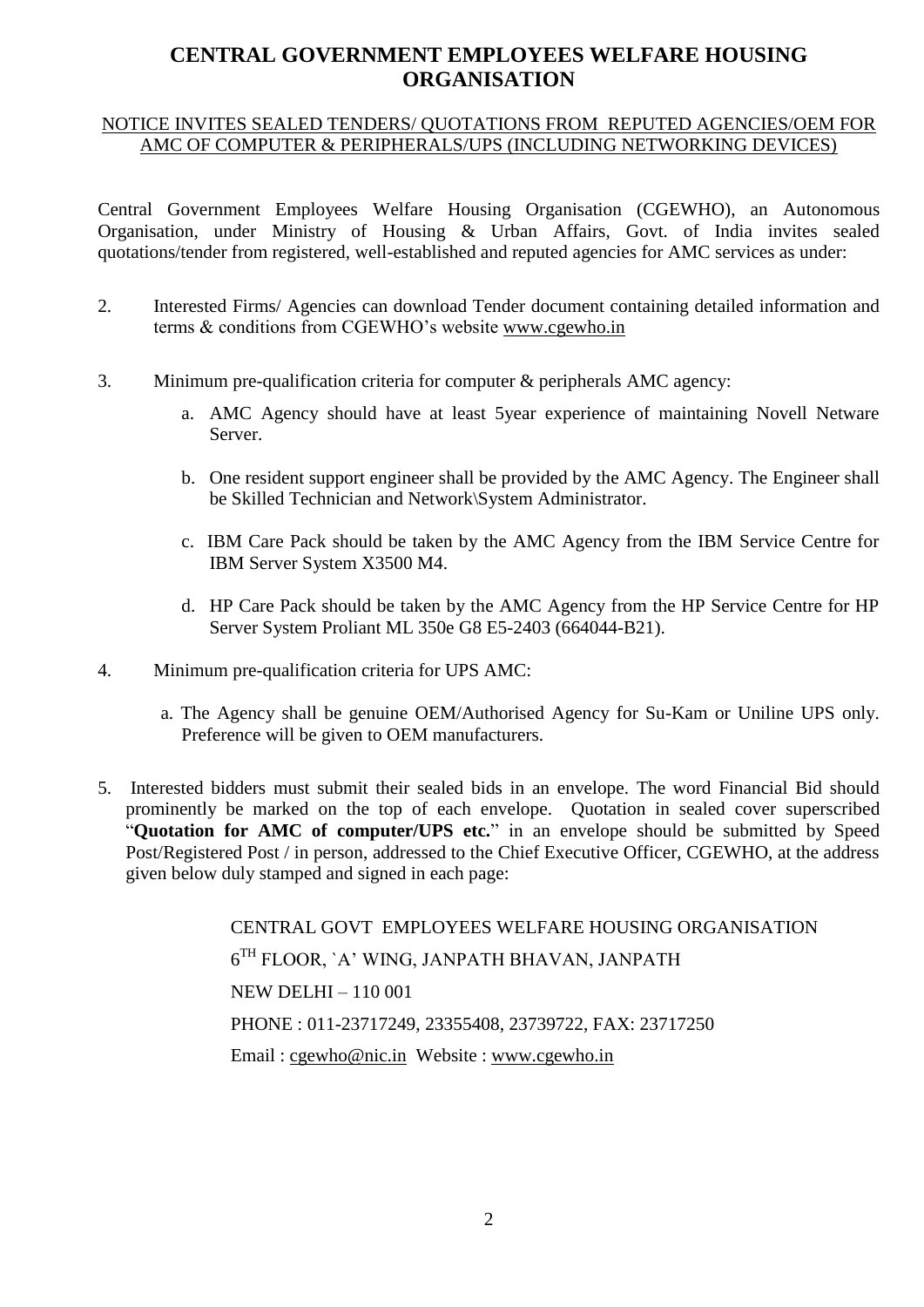#### **The schedule of receipt of Quotations is as under** :-

| Last Date and Time for receipt of<br><b>Bids/</b> Quotations | $20.02,2018$ (1100 hrs) |
|--------------------------------------------------------------|-------------------------|
| <b>Opening of Bids/ Quotations</b>                           | $20.02,2018$ (1130 hrs) |

6. Quotations received after the stipulated date  $\&$  time and incomplete quotations, will be rejected. The Quotations will be opened on the date and time mentioned above, at Head office of CGEWHO, for which, no separate notification/ invitation shall be given.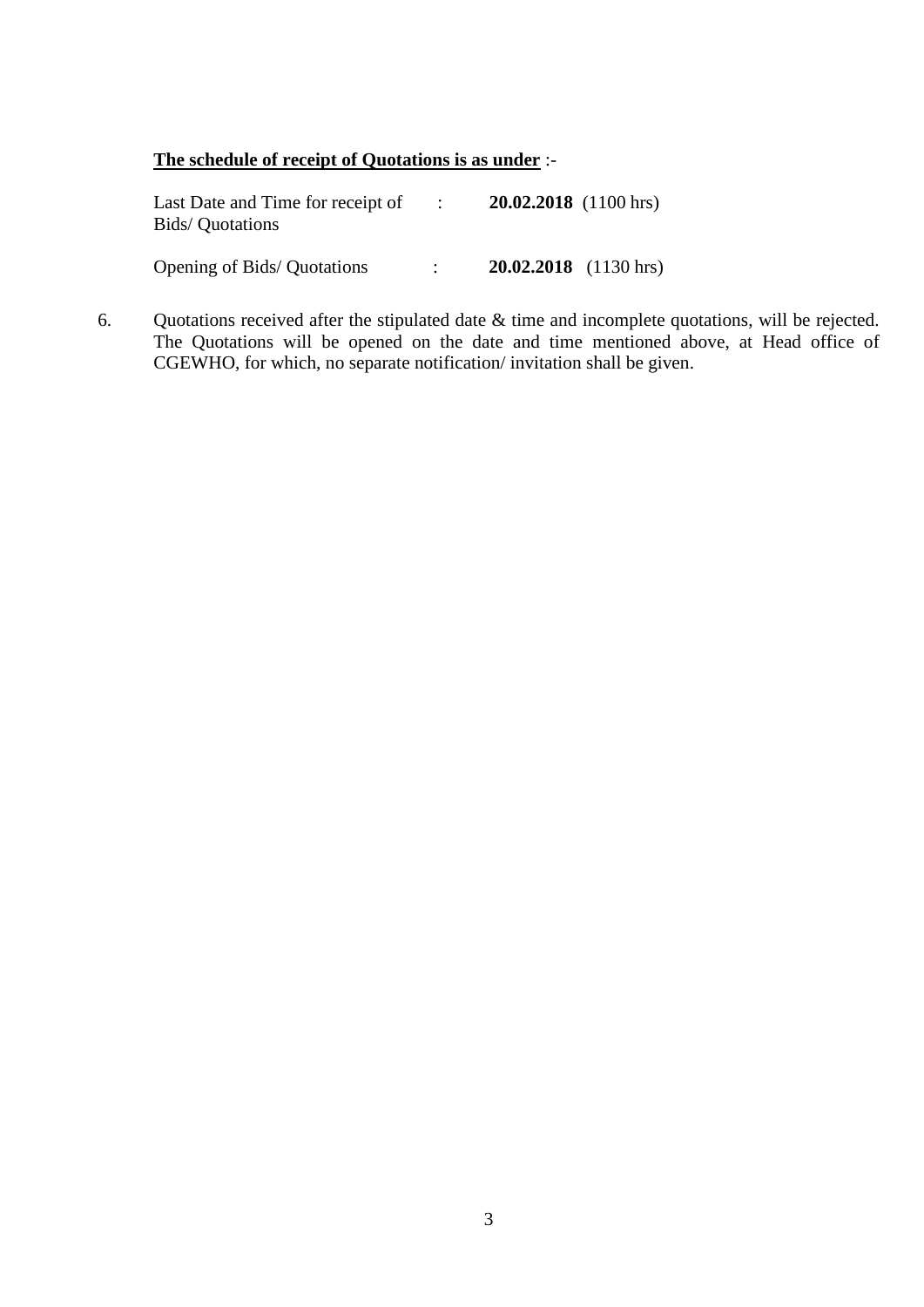# **PROFORMA OF FINANCIAL BID FOR AMC OF COMPUTER PERIPHERALS**

| <b>Particulars</b>                                                         |                                                                      |  |  |  |  |
|----------------------------------------------------------------------------|----------------------------------------------------------------------|--|--|--|--|
| 1.                                                                         | Computer & Peripherals as per Annexure-IV                            |  |  |  |  |
| 2.                                                                         | AMC Agency should have at least 5 years experience of maintaining    |  |  |  |  |
|                                                                            | <b>Novell Netware Server.</b>                                        |  |  |  |  |
| 3.                                                                         | One resident support engineer shall be provided from the AMC Agency. |  |  |  |  |
|                                                                            | The Engineer shall be Skilled Technician and Network\System          |  |  |  |  |
|                                                                            | Administrator.                                                       |  |  |  |  |
| 4.                                                                         | IBM Care Pack should be taken by the AMC Agency from the IBM         |  |  |  |  |
|                                                                            | Service Centre for IBM Server System X3500 M4.                       |  |  |  |  |
| 5.                                                                         | HP Care Pack should be taken by the AMC Agency from the HP Service   |  |  |  |  |
|                                                                            | Centre for HP Server System Proliant ML 350e G8 E5-2403 (664044-     |  |  |  |  |
|                                                                            | B21).                                                                |  |  |  |  |
| Note: Please quote rates for three years contract in the following format: |                                                                      |  |  |  |  |
|                                                                            | 1 <sup>St</sup> year Charges                                         |  |  |  |  |
|                                                                            |                                                                      |  |  |  |  |
|                                                                            | 2 <sup>nd</sup> year Charges                                         |  |  |  |  |
|                                                                            |                                                                      |  |  |  |  |
|                                                                            | 3rd year Charges                                                     |  |  |  |  |
|                                                                            | Total                                                                |  |  |  |  |
|                                                                            |                                                                      |  |  |  |  |
|                                                                            | GST/Taxes                                                            |  |  |  |  |
|                                                                            |                                                                      |  |  |  |  |
|                                                                            | <b>Grand Total</b>                                                   |  |  |  |  |
|                                                                            |                                                                      |  |  |  |  |

Signature and seal of the Proprietor of the firm

Encl: Terms & condition(s) duly signed

Date: Place: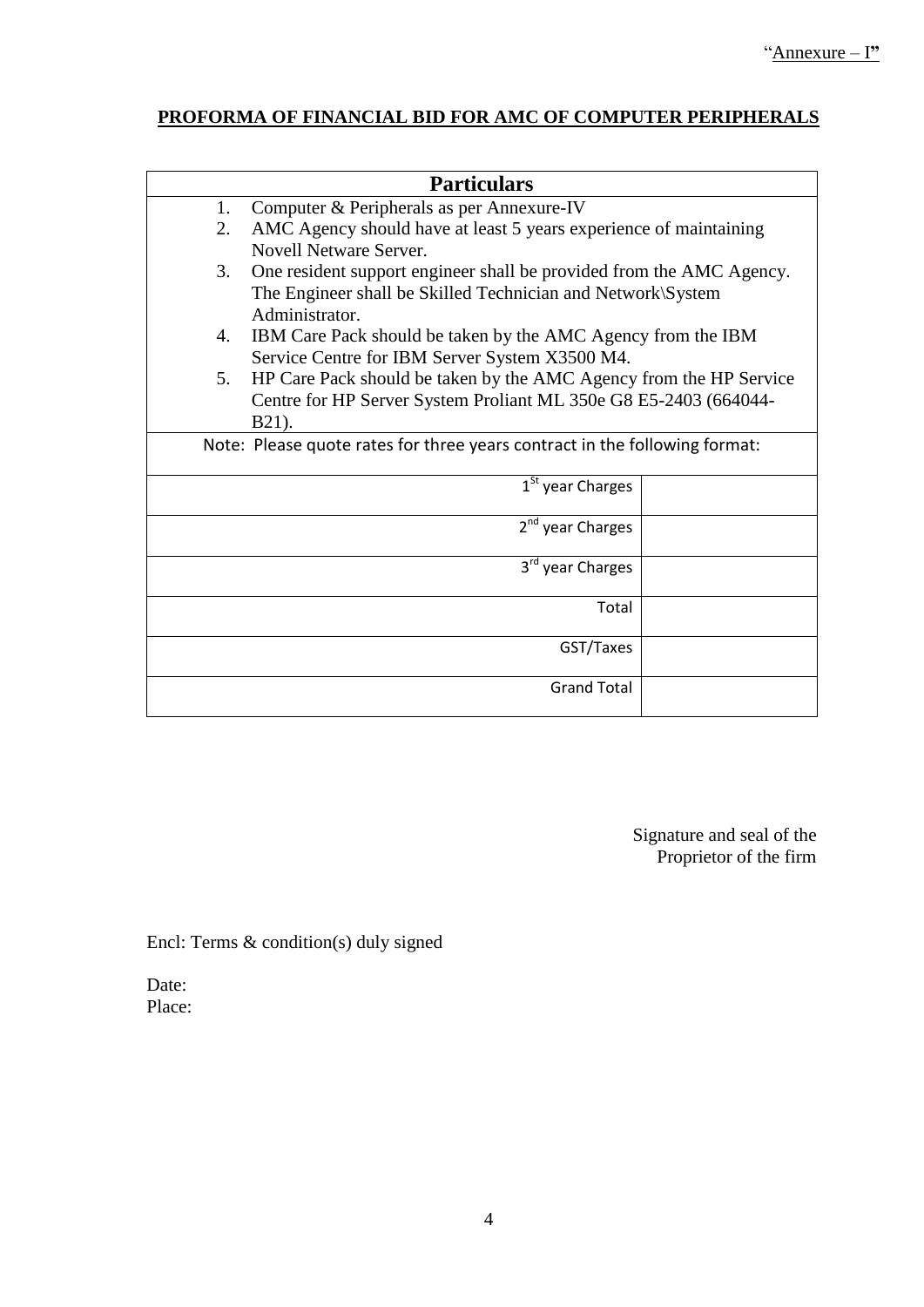## **PROFORMA OF FINANCIAL BID FOR AMC OF Su-Kam UPS**

| S.No.                                                                      | <b>Particulars</b>           | Quantity       |  |  |
|----------------------------------------------------------------------------|------------------------------|----------------|--|--|
| 1.                                                                         | M/s Su-Kam On sline UPS      | 01 UPS (3 KVA) |  |  |
|                                                                            |                              |                |  |  |
| Note: Please quote rates for three years contract in the following format: |                              |                |  |  |
|                                                                            | $1St$ year Charges           |                |  |  |
|                                                                            |                              |                |  |  |
|                                                                            | 2 <sup>nd</sup> year Charges |                |  |  |
|                                                                            | 3 <sup>rd</sup> year Charges |                |  |  |
|                                                                            | Total                        |                |  |  |
|                                                                            | GST/Taxes                    |                |  |  |
|                                                                            | <b>Grand Total</b>           |                |  |  |

Signature and seal of the Proprietor of the firm

Encl: Terms & condition(s) duly signed

Date: Place: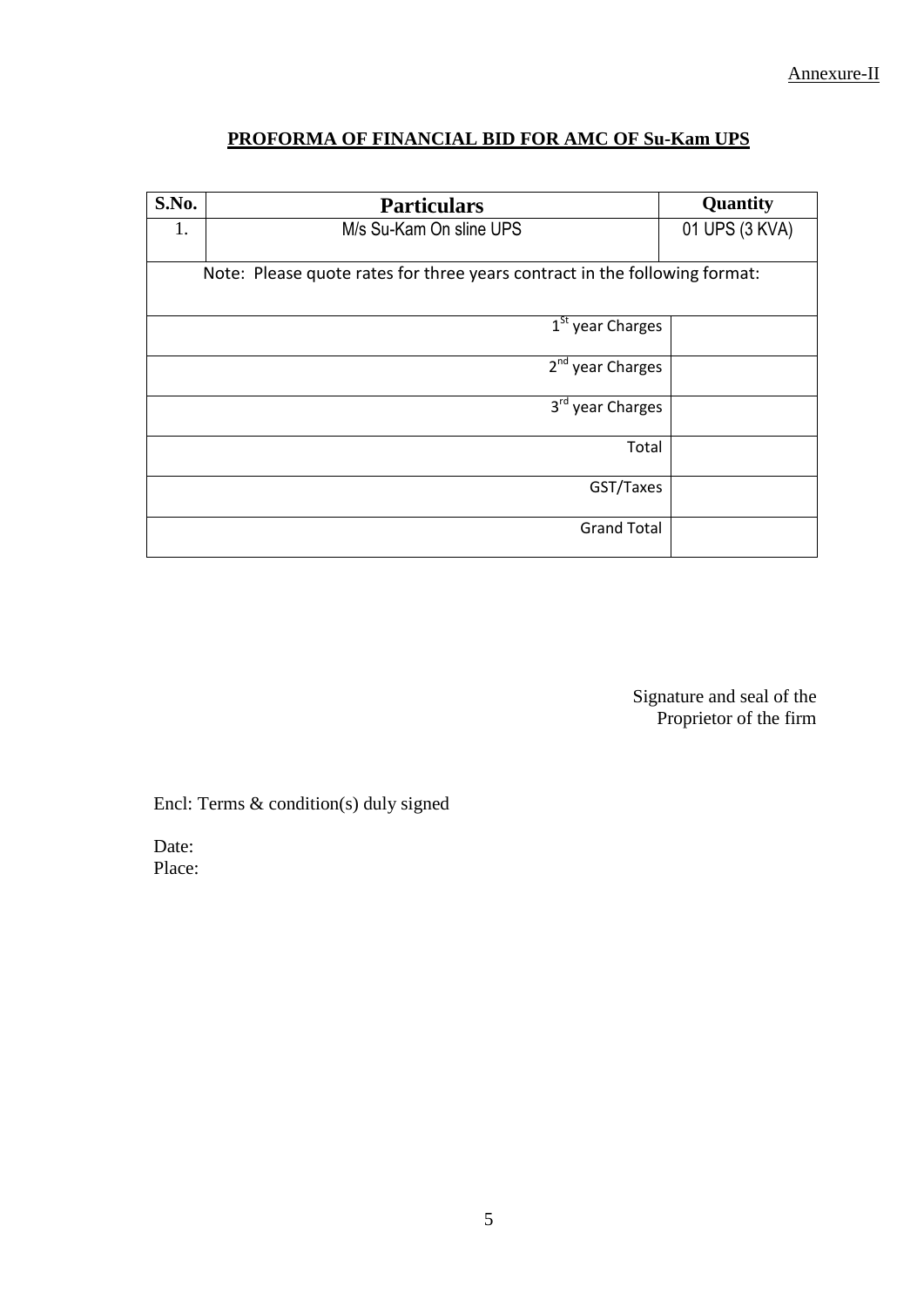### **PROFORMA OF FINANCIAL BID FOR AMC OF UNILINE UPS**

| S.No.                                                                      | <b>Particulars</b>                          | Quantity        |  |
|----------------------------------------------------------------------------|---------------------------------------------|-----------------|--|
|                                                                            | Uniline Energy Systems (P) Ltd Off line UPS | 24 UPS (800 VA) |  |
| 2.                                                                         | Uniline Energy Systems (P) Ltd Online UPS   | 01 UPS (10 KVA) |  |
| 3.                                                                         | Uniline Energy Systems (P) Ltd Off line UPS | 01 UPS (800 VA) |  |
| Note: Please quote rates for three years contract in the following format: |                                             |                 |  |
| $1St$ year Charges                                                         |                                             |                 |  |
|                                                                            | 2 <sup>nd</sup> year Charges                |                 |  |
|                                                                            | 3 <sup>rd</sup> year Charges                |                 |  |
|                                                                            | Total                                       |                 |  |
|                                                                            | GST/Taxes                                   |                 |  |
|                                                                            | <b>Grand Total</b>                          |                 |  |

Signature and seal of the Proprietor of the firm

Encl: Terms & condition(s) duly signed

Date: Place: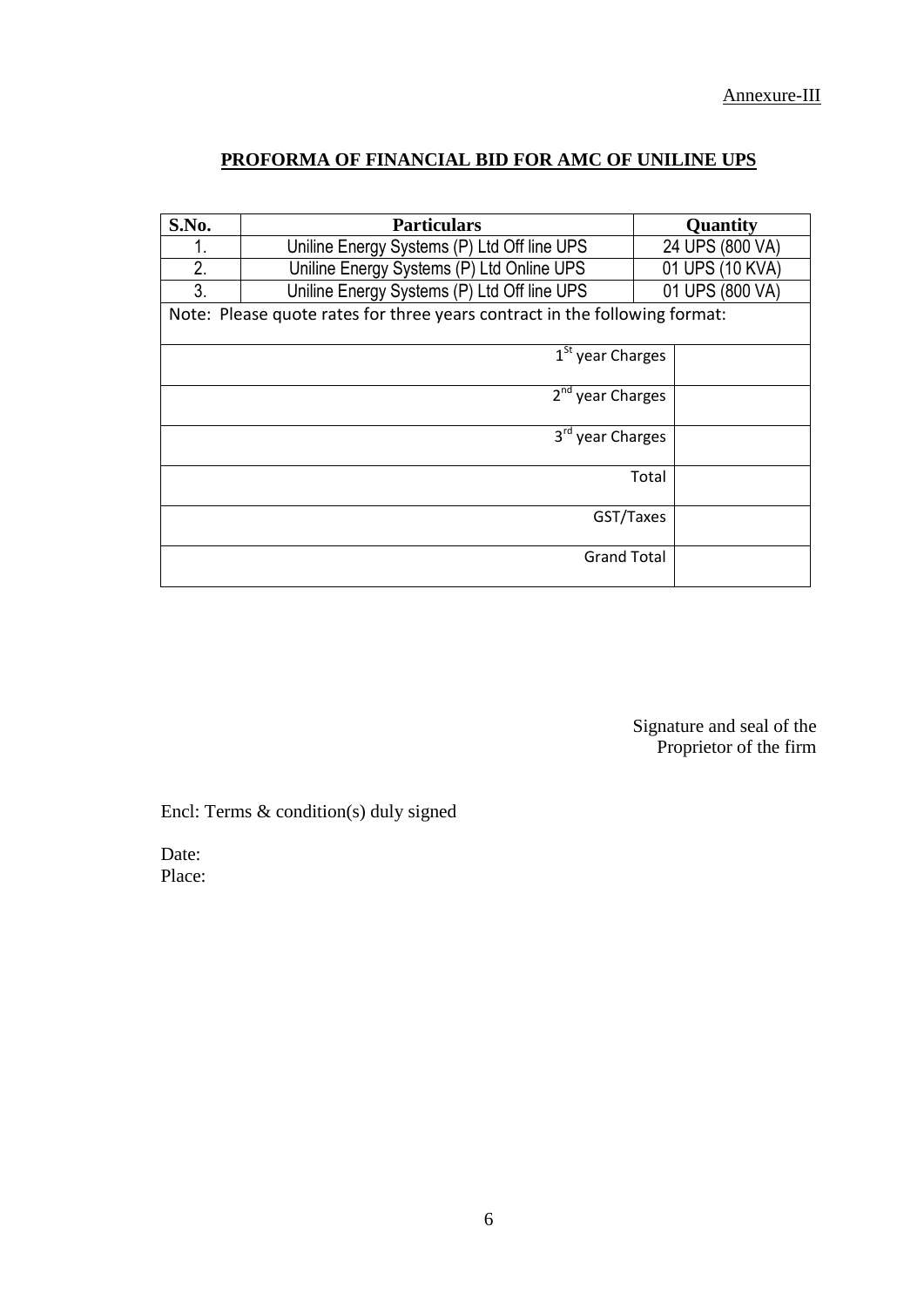|                | IT Infrastructure - CGEWHO        |                                                                    |                                |                       |  |
|----------------|-----------------------------------|--------------------------------------------------------------------|--------------------------------|-----------------------|--|
| SNo            | <b>User Name</b>                  | Computer/Model                                                     | Printer                        | <b>UPS</b>            |  |
| $\mathbf{1}$   | <b>CEO</b>                        | Dell Inspiron 3148 (Notebook)                                      | HP Pro CP 1025                 | OnlineUniline (10KVA) |  |
| $\overline{2}$ | CEO                               | Dell 3250 All in One (Desktop)                                     | HP Pro MFP M177 FW             |                       |  |
| 3              | Sh R.C. Agrawal                   | Lenovo ipad 100-15IBY 80MJ                                         | LaserJet Pro MFP M126nw (Zion) |                       |  |
| 4              | Sh M. Narayan                     | Dell optiplex 3010                                                 |                                | Uniline (800VA)       |  |
| 5              | Sh Jitendra                       | Lenovo ipad 100-15IBY 80MJ                                         |                                |                       |  |
| 6              | Sh. A.K. Puraswani                | Acer Veriton IE3722                                                | LaserJet Pro MFP M126nw (Zion) | Luminous (1KVA)       |  |
| $\overline{7}$ | Sh Gagan Gupta                    | Lenovo ipad 100-15IBY 80MJ                                         | LaserJet Pro MFP M126nw (Zion) |                       |  |
| 8              | Sh M.K. Maity                     | Lenovo ipad 100-15IBY 80MJ                                         |                                |                       |  |
| 9              |                                   |                                                                    |                                | Uniline (800VA)       |  |
| 10             | Sh K.C. Agarawal<br>Sh A.K. Singh | ACER VERITON-IC5800                                                | LaserJet Pro MFP M126nw (Zion) | Uniline (800VA)       |  |
|                |                                   | Dell optiplex 3010                                                 |                                |                       |  |
| 11             | Sh A.K. Singh                     | Lenovo ipad 100-15IBY 80MJ                                         |                                |                       |  |
| 12             | Sh Rakesh                         | Lenovo ipad 100-15IBY 80MJ                                         | HP LJ M126nw                   |                       |  |
| 13             | Sh Sunil Kumar                    | <b>Acer Veriton</b>                                                |                                |                       |  |
| 14             | Sh Sunil Kumar                    | HP Slimline 270-p029il DT PC India                                 |                                |                       |  |
| 15             | Sh Shiv Prasad                    | HCL Desktop                                                        |                                | Uiniline (800VA)      |  |
| 16             | Sh Navneet Kr.                    | HP Slimline 260-P020il DT PC India                                 |                                | Luminous (1KVA)       |  |
| 17             | <b>IT Department</b>              | HP Net Server E800                                                 | LIPI T6045 LQ                  |                       |  |
| 18             | <b>IT Department</b>              | IBM x3500 M4, Machine Type 7383-AC1                                | LaserJet Pro MFP M126nw (Zion) |                       |  |
| 19             | <b>IT Department</b>              | HP Proliant ML 350e G8 E5-2403 (664044-B21)                        |                                |                       |  |
| 20             | <b>PPT Work</b>                   | Lenovo G50-70 (59-436417)                                          |                                |                       |  |
| 21             | <b>IT Department</b>              | <b>Acer Veriton</b>                                                |                                | Uniline (800VA)       |  |
| 22             | Smt Anjali                        | Acer Veriton                                                       | HP LJ M126nw                   | Uniline (800VA)       |  |
| 23             | <b>Smt Nancy</b>                  | Acer Veriton                                                       |                                | Uniline (800VA)       |  |
| 24             | Sh B. Shankar                     | HP Slimline 270-p029il DT PC India                                 | <b>HP 1136LJ</b>               | Uniline (800VA)       |  |
| 25             | Sh. Sanjeev Anaand                | <b>Acer Veriton</b>                                                |                                | Uniline (800VA)       |  |
| 26             | Smt Ravinder Kaur                 | Acer Veriton                                                       | LaserJet Pro MFP M126nw (Zion) | Uniline (800VA)       |  |
| 27             | Smt Hajeet                        | Acer Veriton                                                       |                                | Uniline (800VA)       |  |
| 28             | Sh Virender Beri                  | Acer Veriton                                                       | <b>DMP Printer</b>             | Luminous (1KVA)       |  |
| 29             | Sh Chandan Singh                  | Acer Veriton                                                       |                                | Uniline (800VA)       |  |
| 30             | Sh Amit Kumar                     | <b>Acer Veriton</b>                                                |                                | Uniline (800VA)       |  |
| 31             | Sh Poonam Batra                   | Acer Veriton                                                       | Samsung LJ ML2571n             | Uniline (800VA)       |  |
| 32             | Smt Urmil Khurana                 | <b>Acer Veriton</b>                                                | HP1136LJ                       | Uniline (800VA)       |  |
| 33             | Smt Priya                         | <b>Acer Veriton</b>                                                | LaserJet Pro MFP M126nw (Zion) | Uniline (800VA)       |  |
| 34             | Sh Atul                           | Acer Veriton                                                       |                                | Uniline (800VA)       |  |
| 35             | Sh Ajay Shukla                    | Acer i3 Desktop                                                    | HP 2035 LJ                     | Uniline (800VA)       |  |
| 36             | Sh Benny George                   | HP Slimline 260-P020il DT PC India                                 |                                | Uniline (800VA)       |  |
| 37             | Sh Rama Krishna                   | Acer Veriton                                                       | LaserJet Pro MFP M126nw (Zion) | Uniline (800VA)       |  |
| 38             | Sh Mukesh Gupta                   | Acer Veriton                                                       | LaserJet Pro MFP M126nw (Zion) | Uniline (800VA)       |  |
| 39             | Sh Uttam Singh                    | <b>Acer Veriton</b>                                                | <b>EPSON Dotmatrix</b>         | Online Su-Kam (3KVA)  |  |
| 40             | Smt Anju                          | <b>Acer Veriton</b>                                                | <b>EPSON Dotmatrix</b>         | Uniline (800VA)       |  |
| 41             | Sh Ravish                         | Acer Veriton                                                       |                                | Uniline (800VA)       |  |
| 42             | Sh M.K. Singh                     | <b>ACER VERITON-IC5996</b>                                         | <b>EPSON InkJet</b>            | Uniline (800VA)       |  |
| 43             | Officer Node                      | <b>HCL Desktop</b>                                                 | <b>HP LJ cp4525</b>            | Uniline (800VA)       |  |
| 44             | Smt Shobha Bist                   | HP Slimline 260-P020il DT PC India                                 |                                | Luminous (1KVA)       |  |
| 45             | Smt Himani                        | HP Slimline 260-P020il DT PC India                                 |                                | Luminous (1KVA)       |  |
| 46             | Sh Baburam                        | HP Slimline 260-P020il DT PC India                                 |                                | Luminous (1KVA)       |  |
| 47             | Smt Jainika                       | HP Slimline 260-P020il DT PC India                                 |                                | Luminous (1KVA)       |  |
| 48             | Sh Rajesh Katoch                  | HP Slimline 260-P020il DT PC India                                 |                                | Luminous (1KVA)       |  |
|                | 49-60 Networking Devices          | Cyberoam(CR 35iNG), Router (Cisco 1905), 48 Port   HP ScanJet 5590 |                                |                       |  |
|                |                                   | Switches (02 nos.), Modems (08 nos.)                               |                                |                       |  |
|                | Total:                            | <b>Computers 48/Networking Devices 12</b>                          | 24                             | 35                    |  |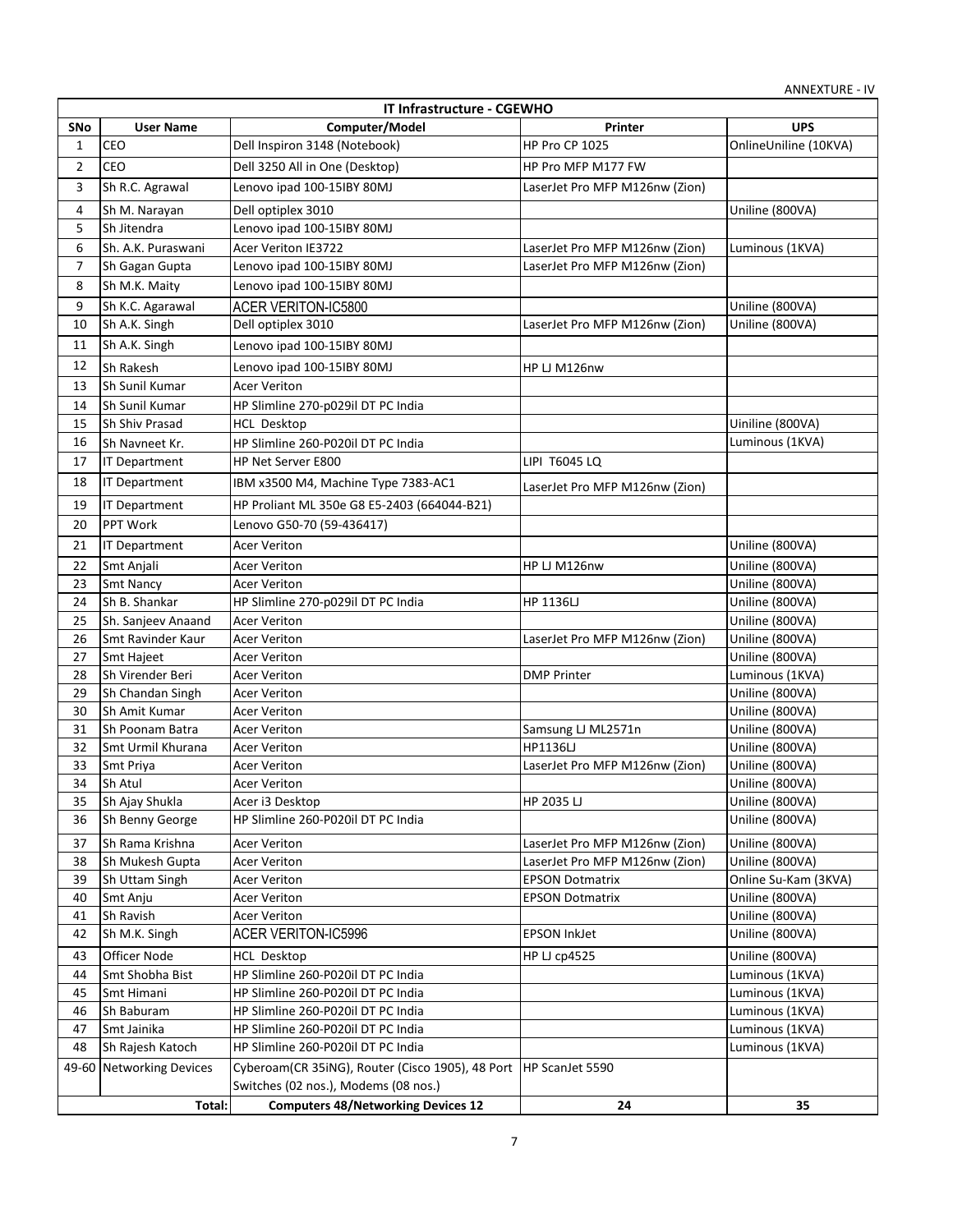#### **TENDER DOCUMENT CONTAINING DETAILED INFORMATION AND TERMS & CONDITIONS FOR AMC OF COMPUTER & PERIPHERALS/UPS (INCLUDING NETWORKING DEVICES)**

- 1. The offer of the intending firm must be valid for acceptance for a period of four months.
- 2. The firm has to ensure that the processing and implementation works are carried out without any disruption in the day-to-day working of the organization.
- 3. The period of the contract shall be as per financial bid.
- 4. That after successful implementation, software should generate zero defect results.
- 5. The firm which do not fulfill the minimum qualify criteria shall NOT be considered and will be rejected.
- 6. That the firm has to quote the rate as per Performa given in ANNEXURE(S). The Entire IT Infrastructure is attached at ANNEXRURE IV. Please note that out of 24 printers only 15 printers will be covered under proposed AMC since balance 09 printers are already under AMC by M/s Zion Imaging.
- 7. Offer of the agency shall be all inclusive cost and necessary taxes. The GSTIN of the agency may be indicated separately. All the bills raised by the agency must bear the GSTIN of CGEWHO. TDS as applicable shall be deducted from the bills to be raised by the agency.
- 8. If the agency fails to provide satisfactory performance, the CGEWHO shall be at liberty to terminate the contract forthwith.
- 9. The tendering firm will comply with all data security, back up and confidentiality regulations of CGEWHO. Any breach of this condition will render the entire contract as null and void apart from compensation to CGEWHO for damages (if any), apart from fine/penalty/recovery as imposed by the CGEWHO.
- 10. The technical & financial bid will be evaluated on the basis of the technical soundness and total bid amount. Financial bid shall contain price bid only and no other document shall be enclosed with financial bid.
- 11. The CGEWHO reserves the right to accept or reject any Tender / Quotation in full or in part in case of incomplete quotations and also without assigning any reason thereof. In case of any dispute, decision of the CEO, CGEWHO will be final and binding on both the parties.